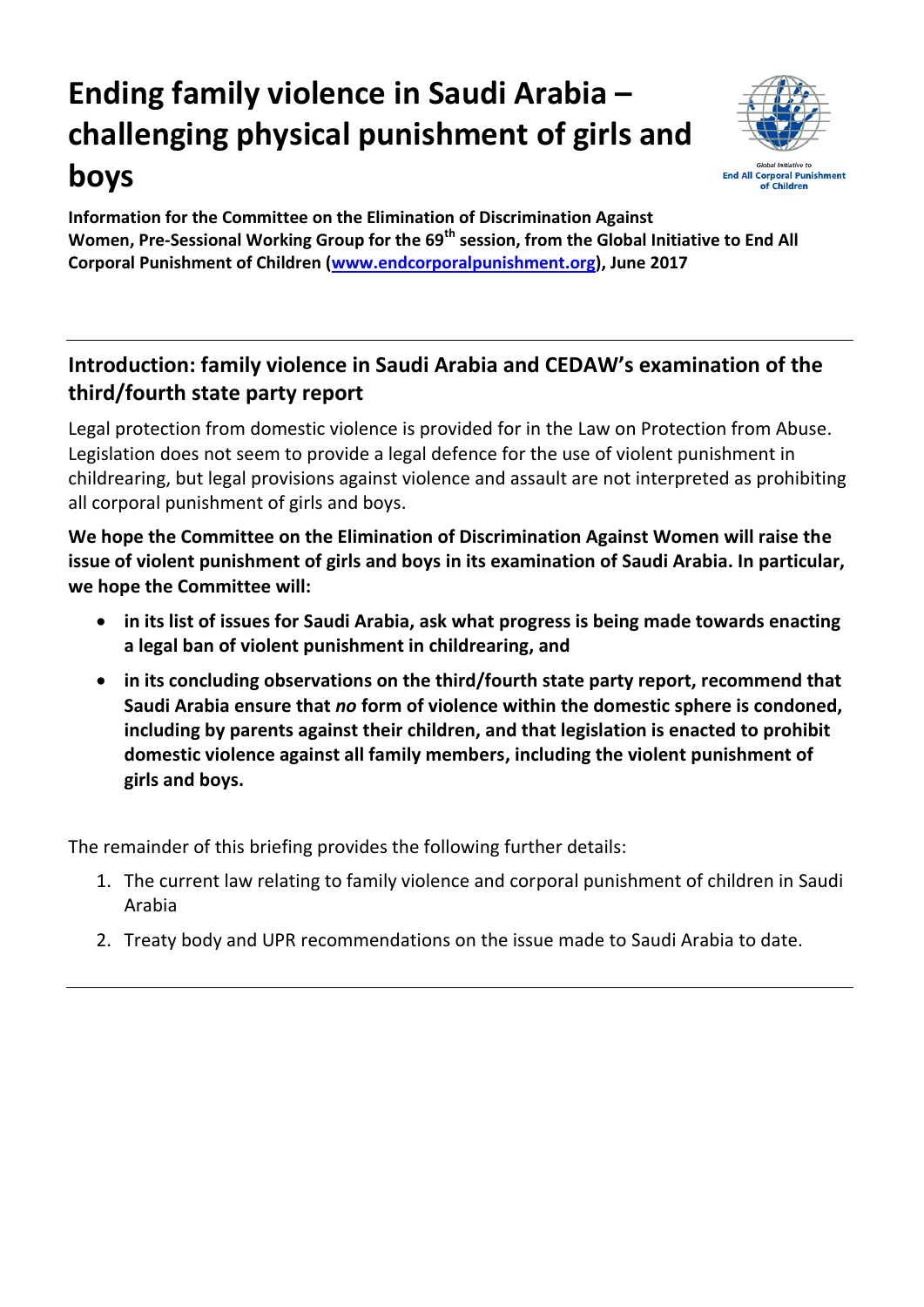### **1 Laws on domestic violence and corporal punishment of children in Saudi Arabia** *Summary*

1.1 Legal protection from domestic violence is provided for in the Law on Protection from Abuse. There is no legal ban on the use of violent punishment in childrearing – legal provisions against violence and assault are not interpreted as prohibiting all corporal punishment of girls and boys.

#### *Detail*

 $\overline{a}$ 

- 1.2 Provisions against violence and abuse in the Basic Law 1992 are not interpreted as prohibiting corporal punishment in childrearing. The Law on Protection from Abuse 2013 addresses domestic violence, defining domestic abuse as "all forms of exploitation, or bodily, psychological, or sexual abuse, or threat of it, committed by one person against another, including if [that person] has authority, power, or responsibility, or [if there is] a family, support, sponsorship, guardianship, or living dependency relationship between the two [individuals]". It does not prohibit corporal punishment of children. Regulations implementing the Law are being drafted.
- 1.3 In 2015, the Government reported to the Committee Against Torture that a Child Protection Bill was under consideration which "is primarily intended to reaffirm the provisions of Islamic sharia and the international conventions to which the Kingdom is a party with respect to the protection of children from all forms of abuse and neglect, provision of the requisite care for such children, awareness- raising of the rights of the child and their definition, and the imposition of penalties for anyone violating those rights".<sup>1</sup> The Child Protection Act was promulgated in late 2015 and provides for additional protection from abuse and neglect for the child, "to which he may be exposed in his environment (home, school, neighbourhood, public places, care home, educational centre, alternative family, government, private institution or the like), whether at the hands of a person who has guardianship of, authority over or responsibility for the child or who has some other form of relationship with him".<sup>2</sup> However it does not prohibit all corporal punishment.
- **1.4 Prohibition of all violent punishment of children – which is critical in laying the legal foundations for efforts to reduce child abuse and domestic violence – requires an explicit ban in legislation. We hope the Committee will urge the Government of Saudi Arabia to enact legislation as a matter of priority to clearly prohibit all corporal punishment of girls and boys.**

### **2 Recommendations by human right treaty monitoring bodies and during the Universal Periodic Review**

- 2.1 The Committee on the Rights of the Child has on three occasions expressed concern at corporal punishment of children in Saudi Arabia and recommended that it be prohibited in all settings, including the home and as a sentence for crime – in its concluding observations on the state party's initial report in 2001,<sup>3</sup> on the second report in 2006,<sup>4</sup> and on the third/fourth report in  $2016.<sup>5</sup>$
- 2.2 In 2002, the Committee Against Torture expressed concern at corporal punishment as a judicial sentence, noted that its imposition was a breach of the Convention, and recommended that Saudi Arabia re-examine it.<sup>6</sup> Again in 2016, the Committee recommended that Saudi Arabia put an end to the practices of judicial corporal punishment and that it abolish all forms of corporal

<sup>1</sup> 12 February 2015, CAT/C/SAU/2, Second state party report, para. 11

 $^{2}$  12 February 2016, CAT/C/SAU/Q/2/Add.2, Reply to the list of issues on second report, para. 87

 $^3$  22 February 2001, CRC/C/15/Add.148, Concluding observations on initial report, paras. 33, 34, 35 and 36

<sup>&</sup>lt;sup>4</sup> 17 March 2006, CRC/C/SAU/CO/2, Concluding observations on second report, paras. 42, 43, 44, 45, 73, 74 and 75

<sup>&</sup>lt;sup>5</sup> 25 October 2016, CRC/C/SAU/CO/3-4, Concluding observations on third/fourth report, para. 28

 $^6$  12 June 2002, CAT/C/CR/28/5, Concluding observations on initial report, paras. 3, 4 and 8